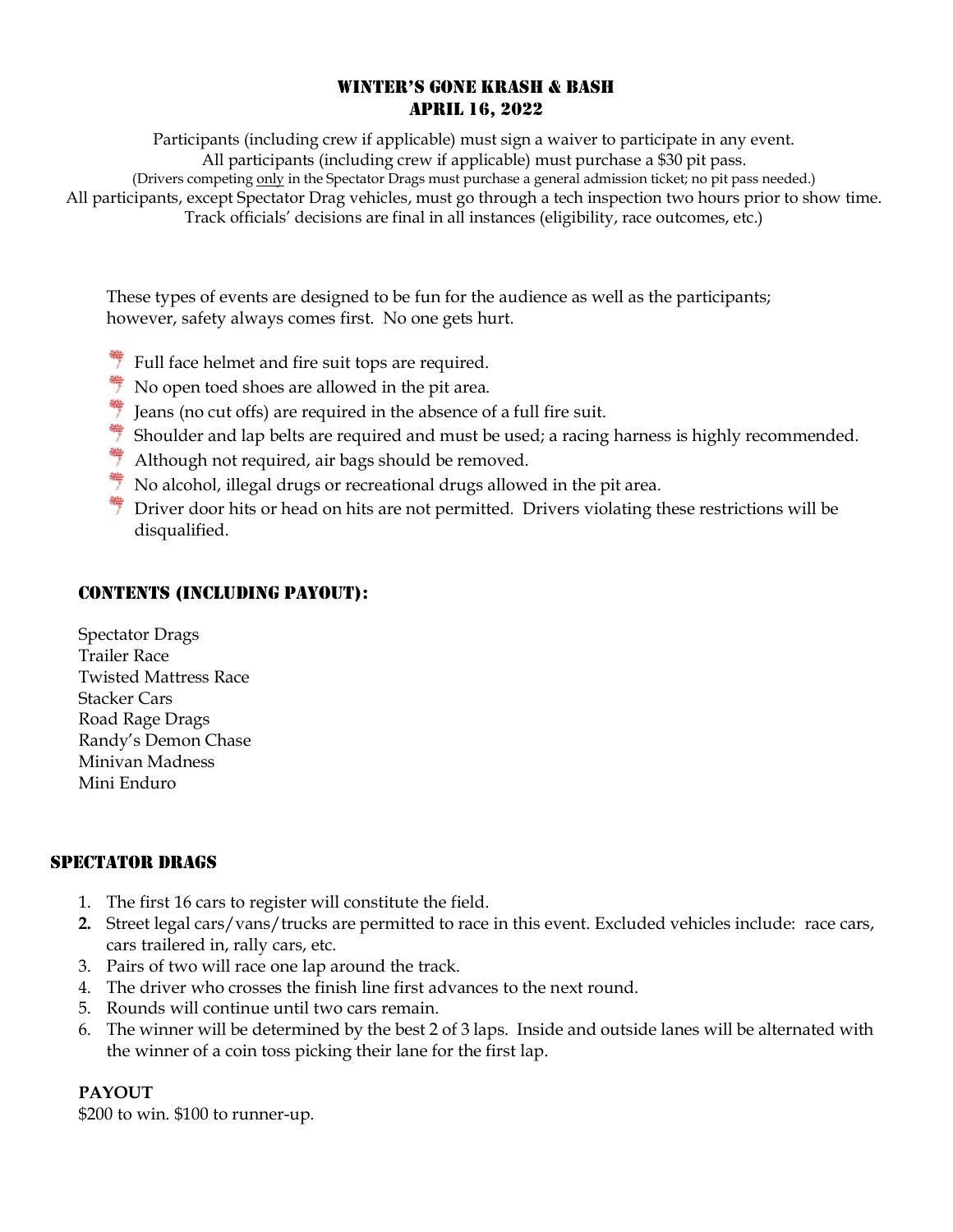# TRAILER RACE

### **Tow Vehicles**

- 1. Most street legal vehicles may be used. No semi's, box trucks or beefed-up full-sized vehicles.
- 2. If a tow vehicle is deemed inappropriate or unsafe, it will not be permitted on the track. Kalamazoo Speedway has the right to allow or disallow any vehicle.
- 3. All side glass must be removed or rolled down 100%. Windshield or rear windows are optional.
- 4. A steel door plate (highly recommended) may be welded or bolted over the driver's side door.
- 5. The driver's door must be chained or welded shut. It is highly recommended that all doors are chained or welded shut.
- 6. All tow vehicles must have working brakes. No dually trucks allowed.
- 7. No solid filled tires. DOT highway tires are required.
- 8. Tow vehicles and trailers must start out the race with no flat tires or bare wheels.
- 9. No added weight on tow vehicles.
- 10. No passengers are allowed in the tow vehicle.
- 11. No changing of drivers is permitted.
- 12. This is a novelty race; professional trailer race vehicles can sit this one out.

### **Trailers**

- 1. Tires must be on the outside of the frame rail. Tires may not have any kind of protection surrounding them.
- 2. Minimum trailer size is 4 feet wide by 8 feet long (tongue to rear of trailer).
- 3. The trailer must weigh a minimum of 300 pounds.
- 4. All trailers must be hauling something significant. No blow up or plastic toys or figurines.
- 5. A small flatbed trailer must have a full-size appliance securely attached to the trailer.
- 6. All trailers (campers, pop-ups, boats, utility, flat bed, etc.) must be approved by Speedway officials.
- 7. Boat motors and excess trash in the back of trailers must be removed.
- 8. All fuel tanks must be removed.
- 9. Ball type or hitch pin type hitches are permitted. No gooseneck trailers.
- 10. No solid filled tires. DOT highway tires are required.

# **Race Rules/Objectives**

- 1. During the race the objective is to separate the trailer of your competitors from their tow vehicle.
- 2. Drivers who lose their trailer or object that was secured to the trailer at the start of the race will be disqualified and must exit to the pit area.
- 3. The trailer axle including the tires (or wheels) must remain attached to the trailer or the driver will be disqualified.
- 4. No tow vehicle to tow vehicle hits allowed. Tow vehicles may only hit trailers. Vehicle to vehicle hits will result in the driver being disqualified.
- 5. The race will run 20 laps or until only one vehicle (with intact trailer) remains and crosses the finish line, whichever comes soonest.
- 6. The number of laps may be increased to one lap per entry if there are more than 20 entries.
- 7. The driver with the most original and best-looking trailer starts on the pole.

# **PAYOUT**

\$500 to win – 250 – 125 – 100 – 100 – 100 – 100 – 50 – 50 – 50

NOTE: \$750 to win for 30 or more participants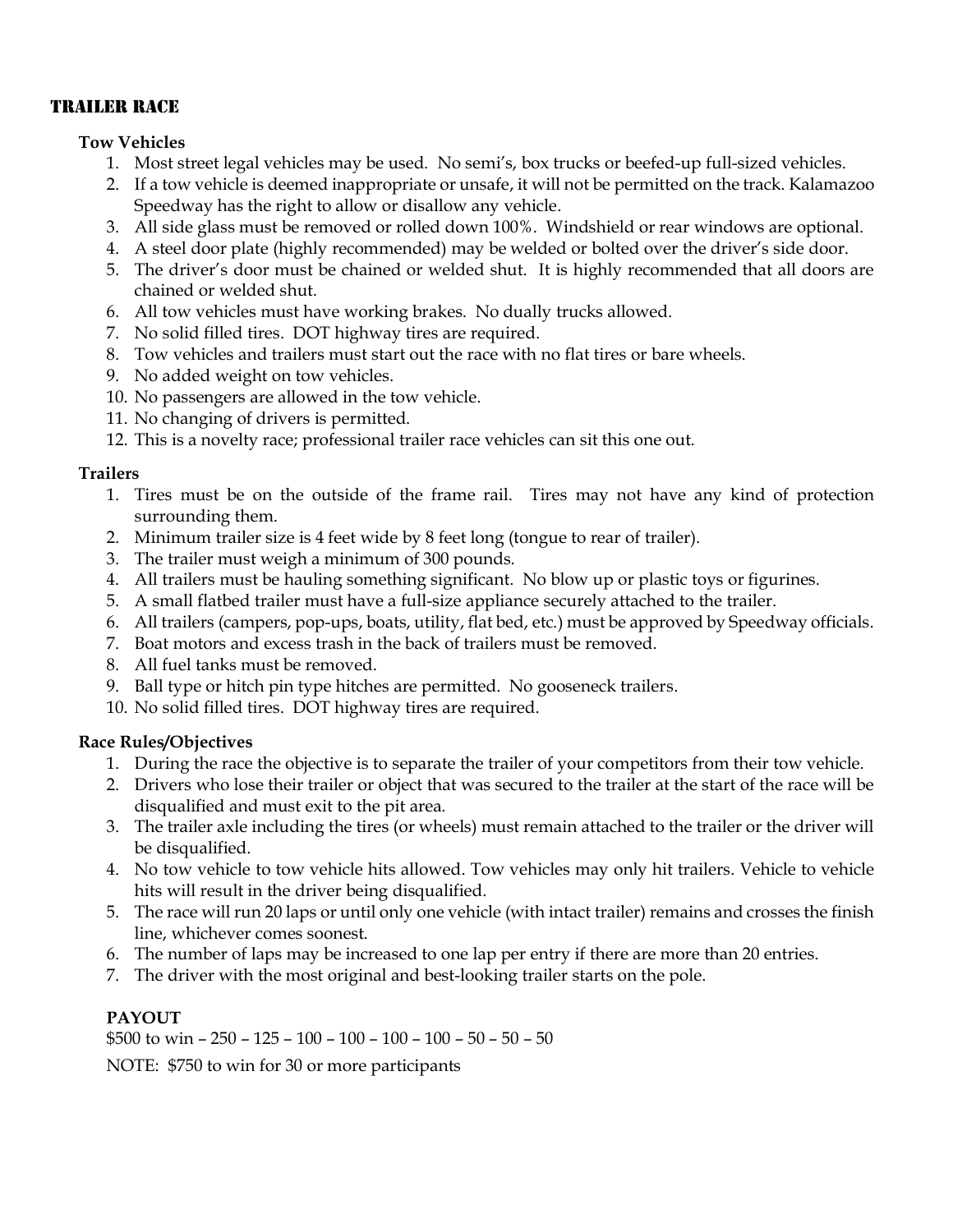# TWISTED MATTRESS RACE

- 1. Each team will consist of 3 people: 1 driver and 2 crew members.
- 2. Full, queen or king size mattresses may be used, nothing smaller. No water bed mattresses or box springs. Teams are responsible for bringing their own mattresses; if teams experience difficulty in locating mattresses, contact the Speedway office.
- 3. Six to 10 cars will start from a dead stop at the finish line.
- 4. Drivers will race one-half lap and pull in off the backstretch and proceed to the make-ready chute staging area.
- 5. There will be a pit area assigned to each team, where the 2 crew members, 4 mattresses and a spool of rope will be waiting.
- 6. Each team will put one mattress on top of their car. Using only the rope supplied to the teams from the track, crew members tie on the first mattress.
- 7. Once the mattress is tied down, only the driver will pull out onto the track and drive 1.5 times around the track.
- 8. The driver will enter the infield off the backstretch once the 1.5 laps are complete and head to the team's assigned pit area.
- 9. Each team will then load on the second mattress, tie it down and the driver will again pull out onto the track for another lap and a half.
- 10. Repeat this procedure for mattresses #3 and #4.
- 11. Once the four mattresses are loaded, the driver will carefully drive for two laps around the track. The driver crossing the finish line first with all four mattresses still atop the car, wins.
- 12. If a team loses a mattress at any time, that team is eliminated immediately.
- 13. Vehicles must be front wheel drive, 4 or 6 cylinder subcompacts, mini vans, or small SUV's; no trucks or full size SUVs permitted; no luggage racks.
- 14. Drivers' hands must remain in the car at all times when driving.

#### **PAYOUT**

\$100 to win 75 – 50

# STACKER CARS

#### **General Safety Rules**

- 1. A basic 4-point cage is highly recommended.
- 2. All side glass must be removed or rolled down 100%. Windshield or rear windows are optional.
- 3. A steel door plate (highly recommended) may be welded or bolted over the driver's side door.
- 4. All doors must be welded or chained shut.
- 5. Having a horizontal crush bar from side to side just behind the driver's seat is recommended.
- 6. Having a vertical crush/rollover bar behind the driver's seat is recommended.
- 7. If a battery is in the back seat, it must be securely covered and tightly strapped down.

#### **General Construction Guidelines of Bottom Car**

- 1. The bottom car is responsible for gas and braking.
- 2. Cars must be stock.
- 3. Front wheel drive compact cars only.
- 4. NO RACE CARS WILL BE ALLOWED FOR THE BOTTOM CAR.
- 5. Stock suspension, stock engine and stock transmission. The theme here is STOCK.
- 6. The bottom car will have no steering components whatsoever.
- 7. Windshield or safety bars must remain in the vehicles.
- 8. 7" wide maximum stock or safety wheels. No more than a 3.5" backset on any wheel.
- 9. Stock DOT radial tires (i.e. any 55, 60, 65, 70, 75 or 80 series radial tire 165-215). No trick, racing or exotic tires. No Z-rated tires. No wheel spacers of any kind. lift or bobcat tires.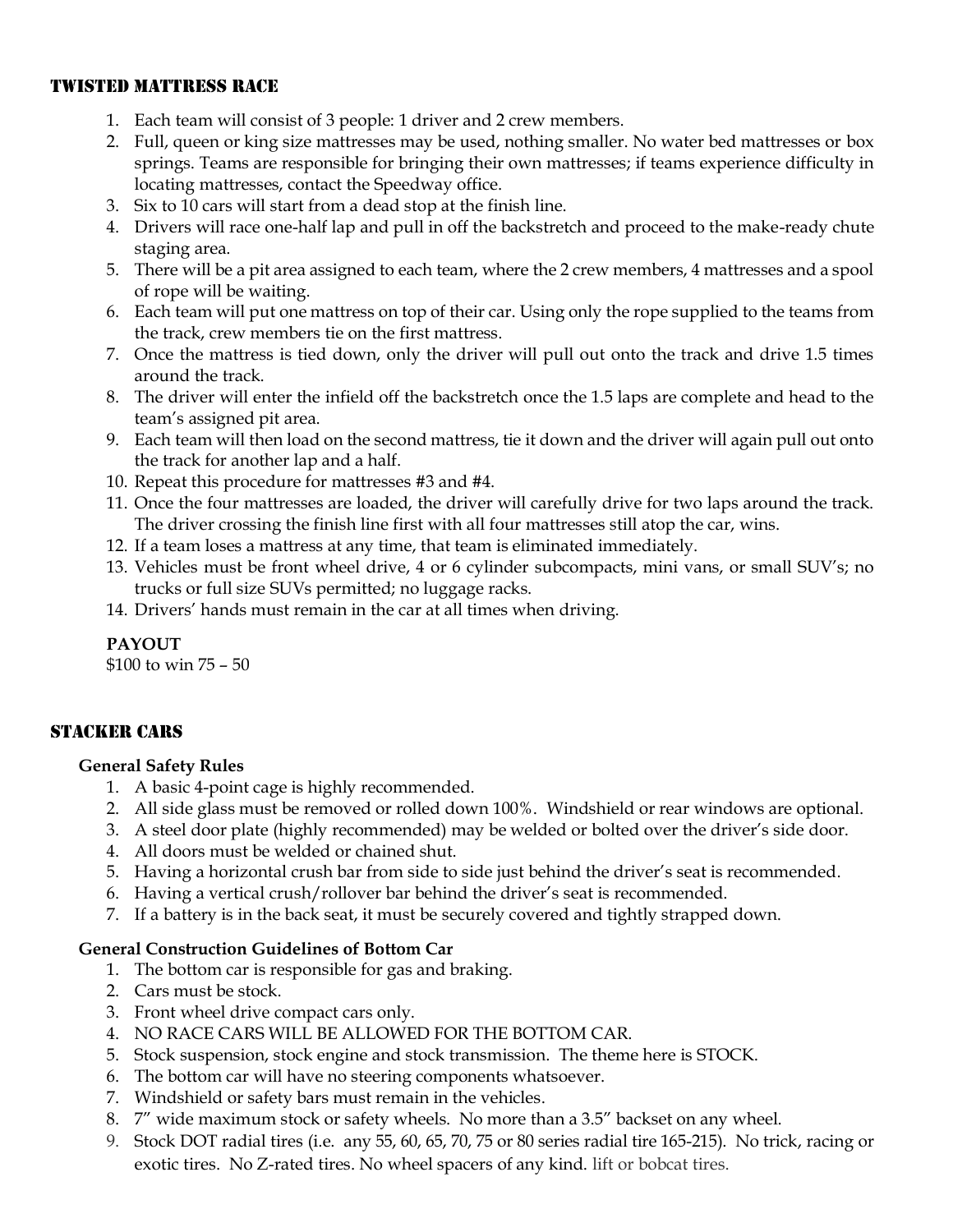# **General Construction Guidelines for the Top Car**

- 1. The top car will do all steering.
- 2. The complete body shell from bumper to bumper must remain intact, including the front and rear firewalls.
- 3. All suspension, engine, K-frame, wheels and tires may be removed.
- 4. The complete body including the front and rear tail panels, bumpers and the full body between the bumpers is required so the car body up top resembles that of a full car.

The number of laps run will depend on car count. No 2-way radios or other communication devices are allowed.

### **PAYOUT**

\$300 to win – 125 –100 – 75

### RANDY'S DEMON CHASE

- 1. One full size "Demon Van" will participate.
- 2. Eight compact cars will participate.
- 3. This chase will take place on a course on the track and through the infield.
- 4. Driver door hits or head on hits are not permitted.
- 5. The object is for the eight cars to catch and disable the Demon Van before it can reach the finish line.

### **NO PAYOUT**

#### ROAD RAGE DRAGS

- 1. Vehicles must be front wheel drive, 4 or 6 cylinder subcompacts, minivans, small SUVs, or small pick-ups (no full size trucks or SUVs permitted).
- 2. The event is limited to the first 16 vehicles to sign up.
- 3. Two vehicles start side by side in Turn 1.
- 4. Vehicles race down the front stretch toward a large tire in Turn 4.
- 5. Upon reaching the tire, race (in either direction) around the tire and then race back to the finish line.
- 6. The first driver to the finish line advances to the next round.
- 7. The event continues until all but one car has been eliminated.

# **PAYOUT**

\$200 to win. 100 – 75 – 50

# MINIVAN MADNESS

- 1. A minimum of six minivans will start the event.
- 2. It is suggested that all minivans have a grocery cart, appliance or similar artifact attached to the top of their vehicle.
- 3. All participants will be staged in the infield.
- 4. All vehicles will take four laps around the pile of crush cars staged in the infield before heading out to the front stretch of the track itself.
- 5. The first three vehicles out of the infield will head to the left (towards turn one); the remaining cars will head to the right (towards turn 4).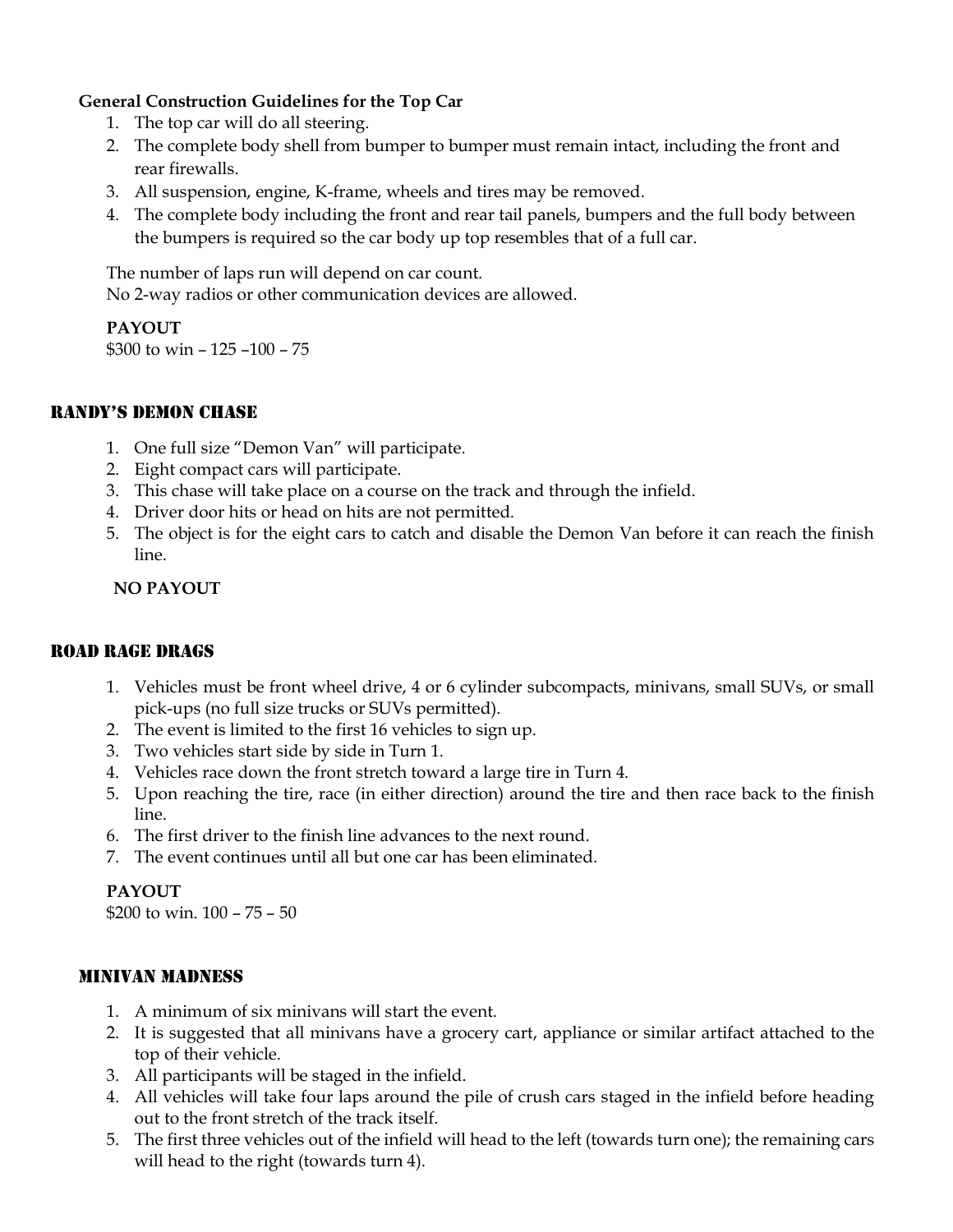- 6. Each vehicle will go around the tire sitting in the corner and will head toward the tire in the other corner.
- 7. Vehicles will complete six laps on the front stretch around the two tires.
- 8. Drivers who have cargo on top of their minivan and lose it during the race will not be disqualified.
- 9. Driver door hits or head on hits are not permitted.
- 10. The winner is the first vehicle to cross the finish line.

# **PAYOUT**

\$100 to win. 75 -50

\$125 to win if the winner has its cargo still attached when the finish line is crossed.

# MINI-ENDURO RULES

- 1. Four or six cylinder, front wheel drive, factory fuel injection, complete stock body and complete stock frame from front to rear. All exterior body panels will remain stock front to rear.
- 2. No alterations will be made unless the rules expressly state alterations are permissible.
- 3. No convertibles, 2 seat coupes, trucks or super or turbo charged cars are allowed.
- 4. Drivers may secure bumpers to frame mounts with a maximum of 1/8" thick angle iron or flat stock. No heavy tubing or channel. Nothing over 1/8" thick and 4" tall. This is permissible to save teams time and the cost of purchasing OEM bumpers. Adding too much bumper support will result in the team cutting them off. Allowable is adding one piece of 1.75" x .090 (maximum size) tubing between frame horns (both front and rear) to provide a solid place to attach the chain/cable hook-up. Standard hardware cloth may be attached in front of the radiator, but no expanded steel or equivalent is allowed.
- 5. Both front and rear bumpers must be strapped or chained to the frame to prevent dragging. When removing the vinyl covering on the dashboard, the "ugly stuff" may be covered up with a piece of aluminum or sheet metal. Rub rails are allowable when securely mounted with carriage bolts and smooth ends.
- 6. Any patch work on the exterior of the car will have steel or aluminum patches. All sheet metal will be riveted or welded; no sheet metal or self-tapping screws.

# **Engines, Fuel Tanks and Exhaust.**

- 1. Unaltered stock ECM computers. No aftermarket computer chips**.**
- 2. Cars will use OEM transmissions and engines that match the make of the car (i.e., Chevy to Chevy; Ford to Ford; Honda to Honda, etc.)
- 3. All cars must start with the stock ignition key or a simple push button/toggle switch. All of the stock wiring to the car will remain intact. Engines and transmissions are to remain stock.
- 4. Stock style exhaust with a working muffler.

# **Wheels and Tires.**

- 1. 7" wide Maximum Stock or safety wheels. No more than a 3.5" backset on any wheel.
- 2. Stock DOT Radial Tires. No trick or exotic tires. No Z Rated Tires
- 3. Any 55, 60, 65, 70, 75 or 80 series radial tire 165-215. Minimum tread wear rating of 300. Tread wear rating must be visible on outside of tire. All 4 wheels must have the same size tire, no mixing of sizes. The track has the right to reject any tire.
- 4. No wheel spacers of any kind.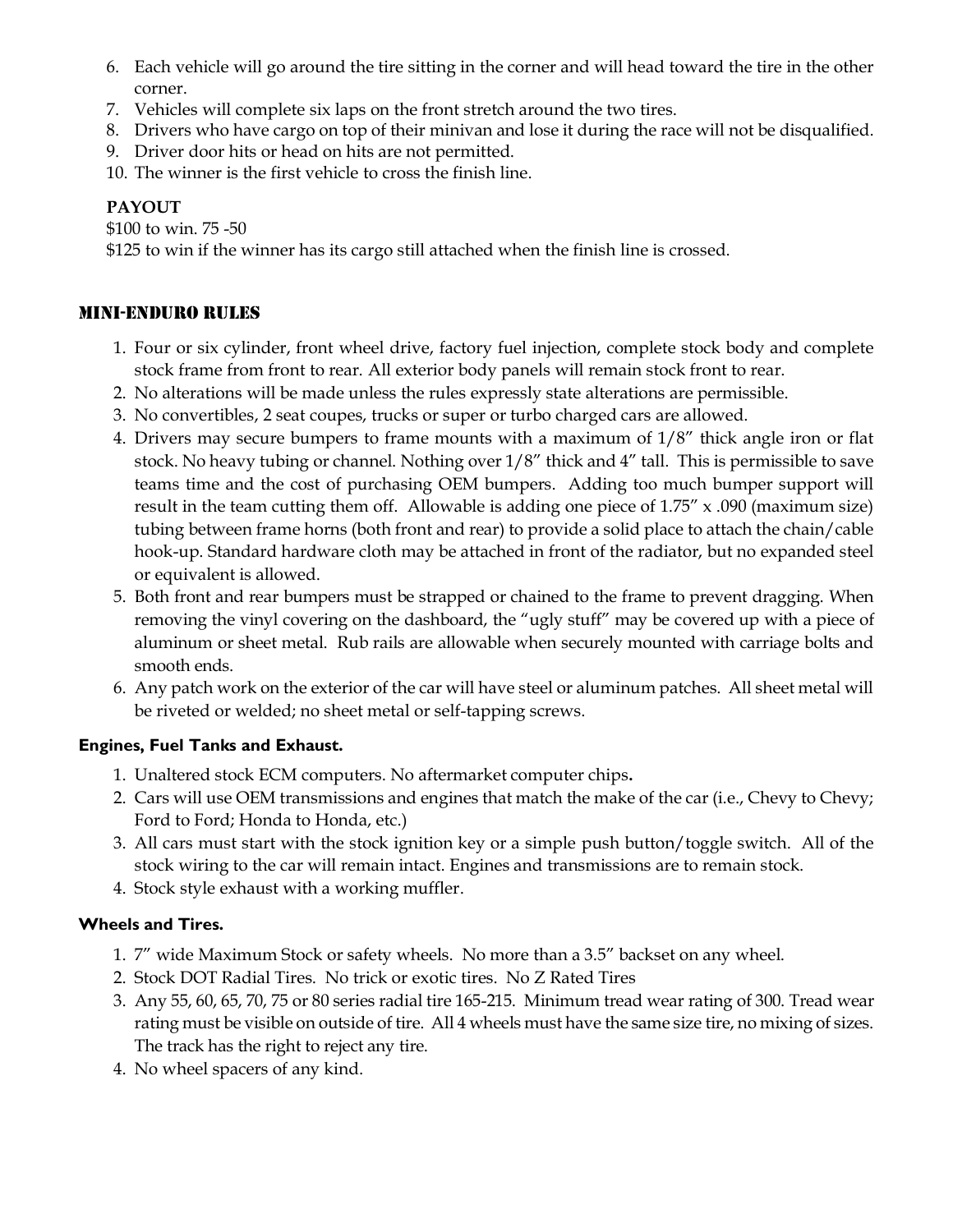### **Gas Tanks and Batteries.**

A racing fuel cell or a stock gas tank in good condition and in its stock location is required. Double check the gas lines and the tank straps, replace them if they are worn. All cars must have a shut off switch next to driver window which can easily be reached from the outside of the car. Batteries can remain in stock location or can be moved to the cockpit behind the driver. Any cockpit mounted battery must be 100% covered and secured.

# **Cockpit.**

- 1. There will be no gutting or stripping of any metal inner body panels unless the roll cage bars go all the way out to the door skin. Minor gutting of the non-cockpit body parts is allowable. For four door cars, the driver's side window/door post between the front and back door may be removed for roll bar clearance and added room to exit and enter the car.
- 2. The original windshield may remain as is; however, a full Lexan windshield is highly recommended. All other glass must be removed. All cars will run a minimum of a 30" wide windshield positioned over the driver.

### **Steering and Suspension.**

- **1.** All steering and suspension will remain stock with no modifications, front to rear and side-to-side. No more than 1.5" of camber on the front tires and no more than 1/2" on the rear tires (measured with a 24" carpenters square).
- 2. The wheelbase will remain within a half inch from side to side (rear steer).
- 3. Drivers may have a quick release steering wheel for safety. The complete stock steering assembly must remain.
- 4. Brake and gas pedals will remain stock. A toe clip on the gas pedal is highly recommended.
- **5.** Struts may be taken off for inspection at any time during the event. No cutting, shortening, heating or stretching of the springs. Springs and struts must be stock for the car's make, model and year. **All cars must bounce freely up and down.**
- 6. All cars will be checked for locked front axles. With one side of the car jacked up, either tire must spin freely when the opposite tire is on the ground.

# **Safety.**

- 1. All Enduro cars are strongly recommended to have a minimum of a 4 post roll cage. The minimum round or square tubing size is 1.5" x .095" thick; no exhaust tubing or old rusty well pipe allowed.
- 2. Full face helmet and fire suit top will be the minimal requirements.
- 3. Full jeans, socks & shoes (no sandals or open toes shoes) required.
- 4. Shoulder and lap belts are required; racing harness is highly recommended.
- 5. A latching window net is strongly recommended in all cars.
- 6. It is highly suggested that, at minimum, all cars have a steel door plate over the driver's door along with a horizontal bar, channel or tube welded securely between the two uprights of the cars main shell just behind the driver's seat. Drivers will than have a safe secure place to attach the back of your seat as well as a good place to attach a set of aftermarket shoulder harnesses.
- 7. Air bags must be removed.
- 8. When using a stock seat, make sure the seat tracks are solidly bolted or welded.
	- a. Rear bars will be a maximum of 1.50" round or square tubing. The rear support bars may extend rearward from the top of the cage behind the driver, angling down to the rear of the trunk area.